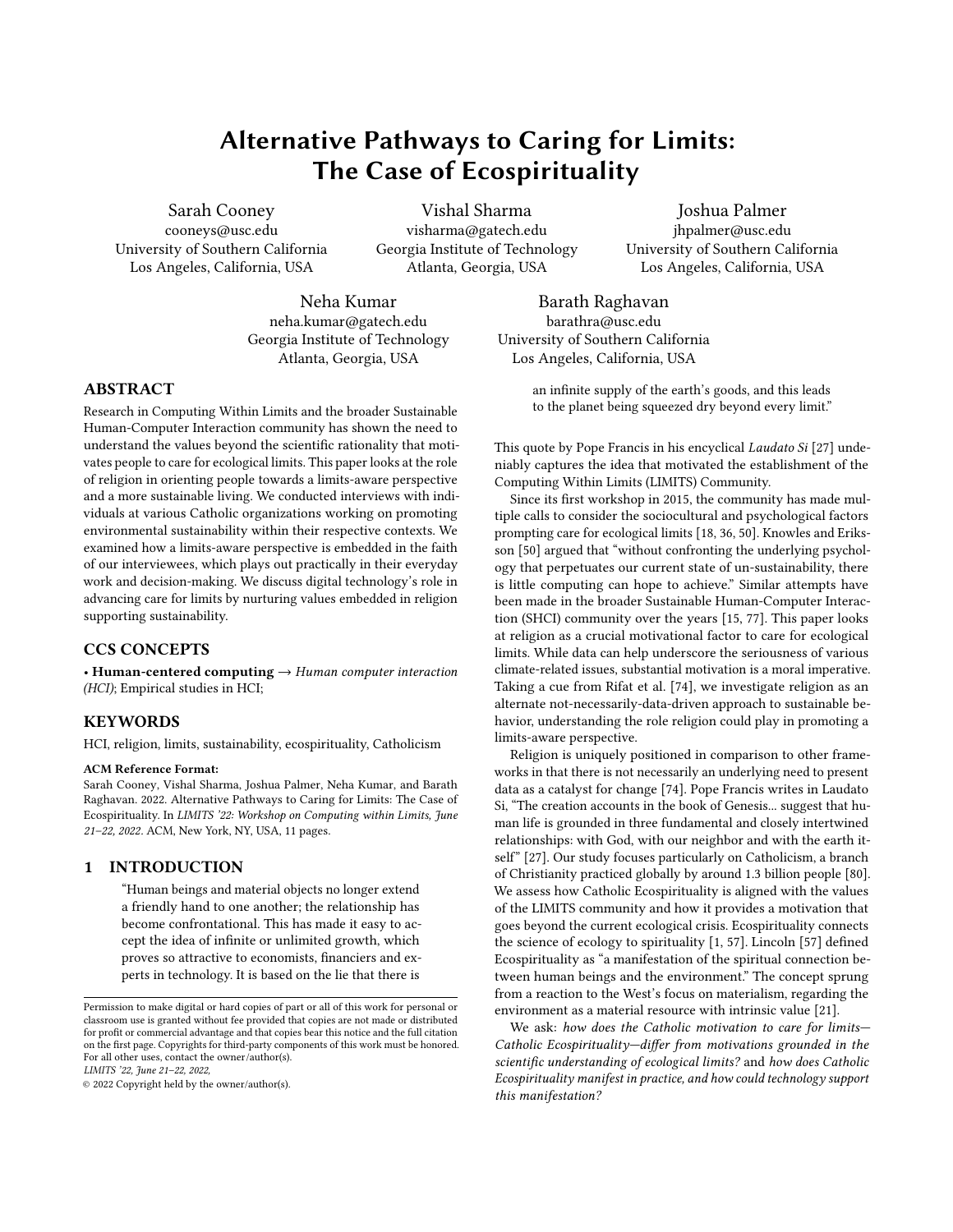We interviewed 14 US-based Catholic organizations and individuals on ways they followed to promote environmental sustainability. We investigate limits-aware perspectives embedded in the faith of our interviewees playing out in their everyday work and decision-making. We examine the conceptualization of ecological limits from a Catholic Ecospirituality perspective, noting that this perspective goes beyond the current environmental crisis. We analyze the alignment of Ecospirituality with the scientific rationality of climate change. We assess how technology supports or hinders the operationalization of Catholic Ecospirituality.

Our paper makes two primary contributions. It explores an alternate motivation for caring for limits and sustainability beyond the rational and scientific reasoning that the LIMITS and SHCI community have not substantially explored. The paper suggests technology design considerations for supporting sustainable living informed by Catholic Ecospirituality.

The structure of the paper is as follows. We first provide an overview of Catholic Ecospirituality. We then discuss related work on how HCI scholars, in general, and LIMITS scholars, in particular, have engaged with religion in technology design and use. We describe the methods we followed, including our study context, data collection process, and data analysis. We present our findings and then discuss the themes that emerged from our analysis.

#### 2 ECOSPIRITUALITY

Ecospiritual values have always been part of the eastern, Indigenous, and native cultures. Indigenous Tongva scholar Charles Sepulveda [\[75\]](#page-10-4) speaks to these values being present within groups Indigenous to Southern California: "The people from these tribal nations, although forever changed due to colonialism, continue to understand that their lands and waters are special gifts provided by the power of nature giving them spiritual strength, sustenance, purpose, and life." In the West, the ideas became popular through the theological idea that God created the world freely, and thereby it has an intrinsic value and is worthy of our respect and care [\[21\]](#page-9-6).

To present the context of this paper, in this section, we briefly discuss the history of Catholic Ecospirituality. This information may be unfamiliar to many of our readers and will help interpret our findings. For readers not familiar with the terms used in Catholicism, we suggest referring to Table [1.](#page-2-0)

#### 2.1 Catholicism and Ecospirituality

The Catholic Church<sup>[1](#page-1-0)</sup> is an international organization presided over by the Pope. The Pope balances the needs and operate autonomy of local churches with the universal teachings of Catholicism. He is responsible for preaching on a variety of topics to over 1.2 billion Catholics worldwide and interpreting church teaching in light of debate. This preaching includes teaching on the environment and the moral obligation for Catholics to live sustainably [\[27\]](#page-9-0).

While people might be most familiar with the teachings of Pope Francis (the current Pope), several popes before him have promoted sustainability [\[27\]](#page-9-0). For example, in 1970, Pope Paul VI [\[68\]](#page-10-5) discussed the "ecological catastrophe under the effective explosion of industrial civilization" with the Food and Agriculture Organization of the United Nations. He argued for changing the way we live,

emphasizing that "the most extraordinary scientific advances, the most amazing technical abilities, the most astonishing economic growth, unless they are accompanied by authentic social and moral progress, will definitively turn against man" [\[68\]](#page-10-5). In 1979, Saint John Paul II [\[67\]](#page-10-6) in his encyclical Redemptor Hominis, stressed that "[human beings] see no other meaning in their natural environment than what serves for immediate use and consumption." He suggested bringing fundamental changes in our lifestyles, power structures that govern our societies, and our models of production and consumption [\[67\]](#page-10-6). In 2007, Pope Benedict XVI [\[10\]](#page-9-7) proposed "eliminating the structural causes of the dysfunctions of the world economy and correcting models of growth which have proven incapable of ensuring respect for the environment."

In 2015, Pope Francis, in the encyclical Laudato Si [\[27\]](#page-9-0) offered a comprehensive overview of sustainability as part of Catholic morality. The encyclical is a 200-page 'letter' that includes six chapters. Chapter one lays out the various ways the Earth is being degraded by modern human practice. The chapter discusses ways in which environmental degradation has an outsize impact on the poor and marginalized. Chapter two proposes Catholics to care for the environment—creation as it is called—using evidence from the bible and other Catholic teachings. Chapter three explicates ways in which human activities have caused the degradation. Chapters four to six suggest a way forward grounded in "integral ecology," i.e., the notion that "we are not faced with two separate crises, one environmental and the other social, but rather one complex crisis which is both social and environmental" [\[27\]](#page-9-0).

In 2020, the Vatican released "Journeying Towards Care for Our Common Home," a five-year update to Laudato Si to suggest more actionable updates [\[2\]](#page-8-1). In fall 2021, the Church released the global web-based Laudato Si Action Platform [\[3\]](#page-8-2). This website invites Catholics from various religious congregations and Catholic educational institutions across the world to participate in a sevenyear journey of reflection and action on environmental issues. The platform asks participants to look at their impact in seven focus areas: response to the cry of the earth, response to the cry of the poor, ecological economics, adoptions of sustainable lifestyles, ecological education, ecological spirituality, and community resilience and empowerment. The platform proposes that participants assess, reflect, and plan a seven-year action plan. The plan includes yearly check-ins and reflection on progress as well as (re)commitment to continued progress in the coming year.

The increasing focus on sustainability laid the foundation for Ecospirituality to become more integral to Catholicism. Ecospiritual thinking has now become essential to Christianity and its subdivisions. For example, Thomas Berry [\[11\]](#page-9-8), a cultural historian, noted that Christians recognize a need for an Earth Ethic, as is evident from the formation of an association called "Sisters of Earth." The association consists of nuns and laywomen from diverse religious communities sharing concern for the ecological crises and working toward healing and restoring Earth [\[6\]](#page-8-3).

# 3 RELATED WORK

In this section, we discuss how sustainability has been conceptualized by the LIMITS and the broader SHCI community. We then describe how HCI has engaged with spirituality and religion.

<span id="page-1-0"></span><sup>1</sup>Referred to as the Church from now on in the paper.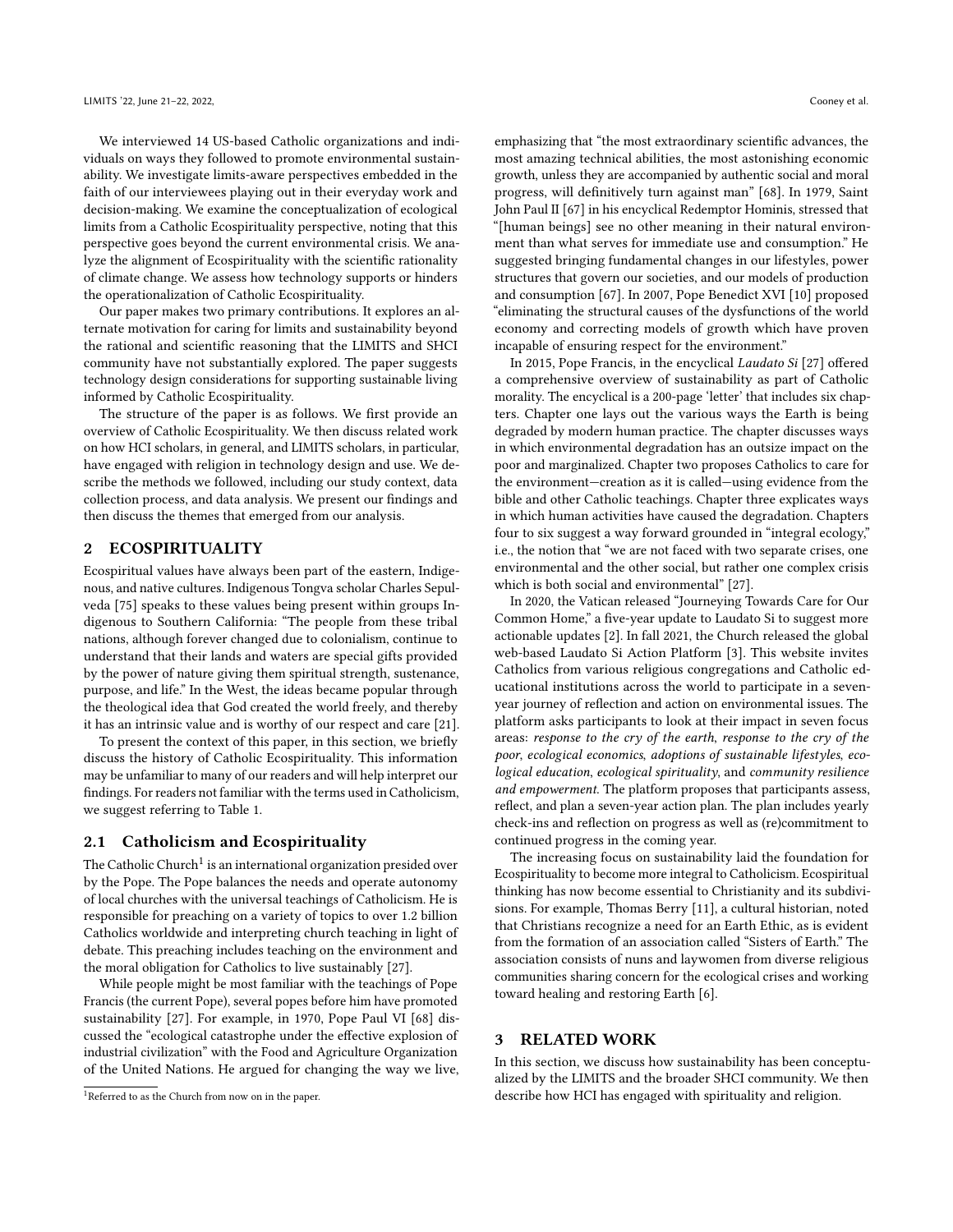<span id="page-2-0"></span>

| <b>Meaning of Catholic terms</b> |                                                                                     |  |  |  |  |  |
|----------------------------------|-------------------------------------------------------------------------------------|--|--|--|--|--|
| Religious word                   | Meaning                                                                             |  |  |  |  |  |
|                                  | A building used for public Christian worship;                                       |  |  |  |  |  |
| Church                           | the Christian religious community as a whole;                                       |  |  |  |  |  |
|                                  | a body or organization of Christian believers                                       |  |  |  |  |  |
| Congregation                     | A body of Catholics, usually the members of a parish,                               |  |  |  |  |  |
|                                  | assembled together in a church for Divine worship                                   |  |  |  |  |  |
| Conversion                       | One who turns or changes from a state of sin to repentance,                         |  |  |  |  |  |
|                                  | from a lax to a more earnest and serious way of life, from unbelief to faith,       |  |  |  |  |  |
|                                  | from heresy to the true faith                                                       |  |  |  |  |  |
| Diocese                          | The territory or the churches under a bishop's jurisdiction                         |  |  |  |  |  |
| Encyclical                       | A circular letter; now almost exclusively a papal document;                         |  |  |  |  |  |
|                                  | treating of matters affecting the general welfare of the Church                     |  |  |  |  |  |
| Eucharist                        | The sacrament and sacrifice of the New Law                                          |  |  |  |  |  |
|                                  | received under the species of bread and wine                                        |  |  |  |  |  |
| Genesis                          | The first Book of the Bible, containing an account of the origin of the world,      |  |  |  |  |  |
|                                  | of the human race and of the chosen people                                          |  |  |  |  |  |
| Laity                            | The ordinary members of the Catholic Church who are neither clergy                  |  |  |  |  |  |
|                                  | nor recipients of Holy Orders or vowed to life in a religious order or congregation |  |  |  |  |  |
| Parish                           | A definite territorial division of the diocese                                      |  |  |  |  |  |
|                                  | to which has been assigned its own church                                           |  |  |  |  |  |
| Pope                             | The bishop of Rome as head of the Roman Catholic Church.                            |  |  |  |  |  |
|                                  |                                                                                     |  |  |  |  |  |

Table 1: Meaning of Catholic terms used in the paper (see: [\[66\]](#page-10-7))

# 3.1 SHCI and LIMITS

SHCI research has largely been centered around the use of datadriven, persuasive technologies that take an individualistic, rational, and consumer-centric view to change user behavior such as reducing resource consumption [\[15,](#page-9-4) [33\]](#page-9-9). For example, SHCI researchers have used eco-feedback systems [\[28,](#page-9-10) [79\]](#page-10-8), computer games [\[53,](#page-9-11) [71\]](#page-10-9), and visualizations [\[14,](#page-9-12) [20\]](#page-9-13) to persuade [\[5,](#page-8-4) [63\]](#page-10-10), motivate [\[51\]](#page-9-14), encourage [\[65\]](#page-10-11), educate [\[47\]](#page-9-15), promote [\[45\]](#page-9-16), or influence [\[55\]](#page-9-17) individual persons to adopt sustainable behaviors. These studies, as Brynjarsdóttir et al. [\[15\]](#page-9-4) noted, are largely driven by a modernist focus on data-driven persuasion techniques aimed at influencing individuals to live sustainably. Hasselqvist and Eriksson [\[33\]](#page-9-9) reported that despite earlier calls for a broader, less consumer-centric perspective, SHCI research still largely focuses on data and individuals. There have been some attempts to go beyond this individual, consumercentered perspective by introducing other frameworks such as ecofeminism [\[44\]](#page-9-18), desiderata types [\[40\]](#page-9-19), and practice theory [\[24\]](#page-9-20). However, as Remy et al. [\[72\]](#page-10-12) argued, a gap between these theoretical frameworks and empirical work exists; the theories are not always practical to implement and integrate into people's lives.

LIMITS has pushed against the individual, consumer-centric view [\[43,](#page-9-21) [78\]](#page-10-13) by introducing alternative paradigms such as a permaculture perspective [\[23\]](#page-9-22) and learnings from Indigenous knowledge [\[89\]](#page-10-14). These alternative paradigms pose challenges related to bridging the gap between theoretical frameworks and practical application [\[72\]](#page-10-12). While LIMITS scholars have discussed various motivations like altruism or feelings of responsibility towards one's community as catalysts for sustainable lifestyles [\[29,](#page-9-23) [64,](#page-10-15) [81,](#page-10-16) [83\]](#page-10-17), they have not substantially analyzed why some people may feel inclined toward such pro-social or pro-environmental behavior. In our

attempts to answer this question, we investigate religious beliefs as an intrinsic motivation for orienting towards such behavior.

## 3.2 Religion and HCI

Several HCI researchers have emphasized the lack of attention to technology adaptation and adoption for religious and spiritual practices [\[13,](#page-9-24) [16\]](#page-9-25). Over two decades ago, Bell [\[7\]](#page-8-5) suggested HCI research analyze religion and spirituality as important sociocultural factors intersecting with technology use. She coined the term "Techno-spiritual Practices" to refer to ways in which technology is used as part of religious and spiritual practices [\[8\]](#page-8-6). In 2010, Bell stressed considering religion in technology design and use [\[9\]](#page-9-26). In 2013, Buie and Blythe [\[16\]](#page-9-25) reviewed ACM papers on religion and spirituality in HCI, reporting a lack of substantial research on the topics. Since then, HCI has started assessing technologies for conducting religious and spiritual practices include understanding technologies supporting practices in everyday life [\[85\]](#page-10-18), at Christian homes [\[86\]](#page-10-19), by ministers [\[87\]](#page-10-20), use of home automation by Orthodox Jewish families [\[84\]](#page-10-21), Muslims [\[39,](#page-9-27) [73,](#page-10-22) [85\]](#page-10-18), and Hindus [\[62\]](#page-10-23) (see also [\[25,](#page-9-28) [30,](#page-9-29) [52\]](#page-9-30)). The COVID-19 pandemic has accelerated technology used for religious practices as institutions moved their offerings online, resulting in requiring people to move their spiritual and religious practices into the virtual world [\[17,](#page-9-31) [59,](#page-9-32) [76\]](#page-10-24).

Despite the real-world connections between spirituality and technology, the HCI community has not engaged substantially with values associated with spirituality, faith, and religion when designing and evaluating technologies. The few studies include Håkansson and Sengers [\[31\]](#page-9-33) assessing religion as a motivation for simple living, Vyas [\[82\]](#page-10-25) investigating sustainable household practices of middle-class people in India being influenced by their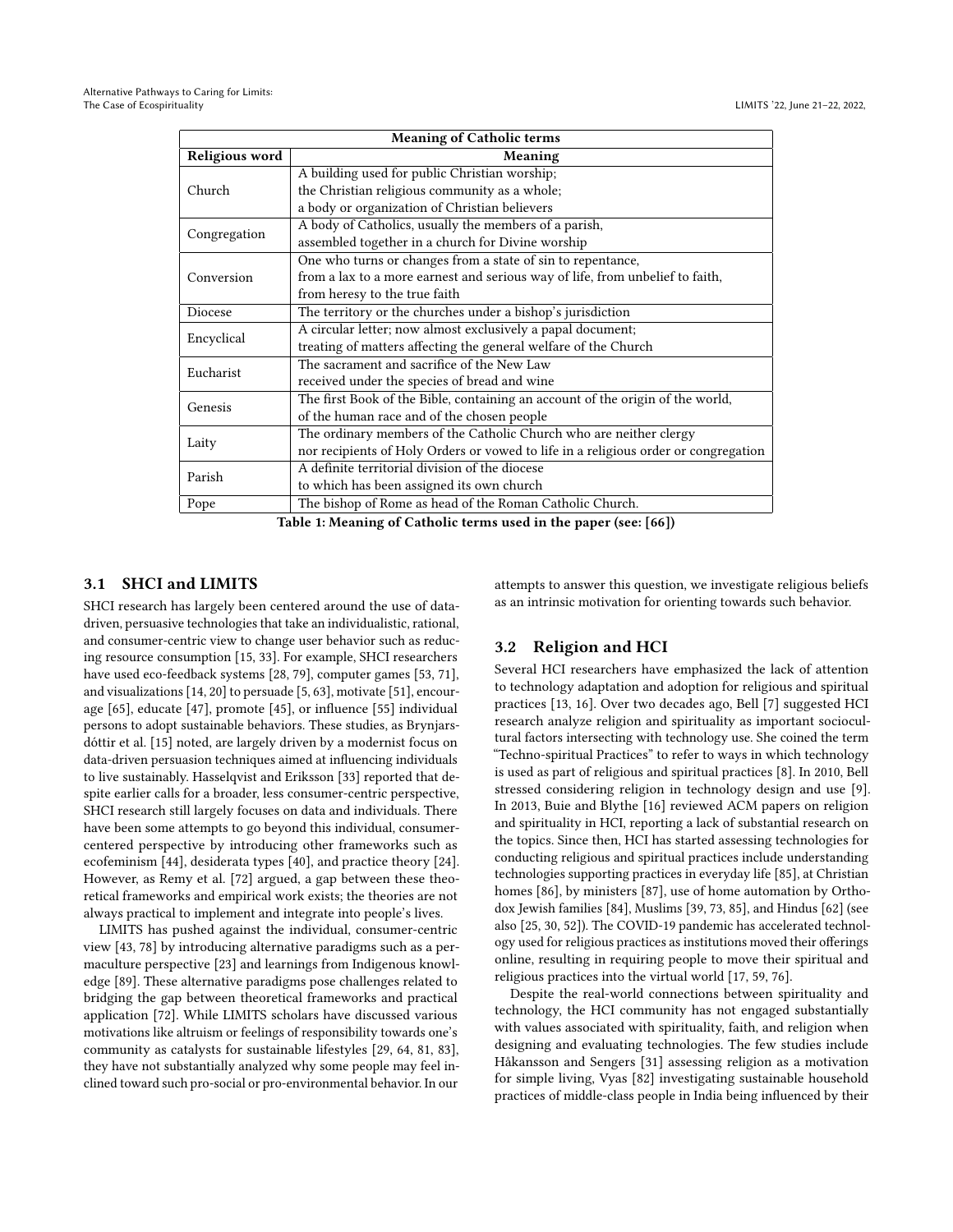Hindu religious beliefs, Akama et al. [\[4\]](#page-8-7) reflecting on the role of nature from both Shinto and Atheist-Spirituality perspectives, and Rifat et al. [\[74\]](#page-10-2) analyzing Islamic values practiced in Bangladesh which connect to sustainability. Within LIMITS, studies have not focused on the role religion or spiritual values might play in orienting an individual towards caring for limits [\[69\]](#page-10-26). Extending work on religion within HCI and contributing to work on religion and sustainability [\[74\]](#page-10-2), we analyze how religious and spiritual values can drive a change towards more sustainable living.

# 4 METHOD

In this section, we describe the study context, data collection, and analysis process.

## 4.1 Study Context

The goal of our study was to seek out Catholic organizations in the US working on addressing environmental problems. Unlike the previous studies [\[74,](#page-10-2) [82\]](#page-10-25), we planned to look at a more secular context where religion might be less homogeneous and an implicit part of everyday life. However, we agree with Hammer [\[32\]](#page-9-34) that a lot of Christian structures are embedded in the Western contexts, impacting people and thereby making it hard to disengage their knowledges and perspectives from religious values. As we situated our work in the US, we focused on the organizations part of the Laudato Si Movement<sup>[2](#page-3-0)</sup>, a global organization that offers resources and events for Catholics working toward climate justice from a faith lens. The first author knew about the organization through various Catholic groups online.

## 4.2 Data Collection

We contacted organizations and people part of the Laudato Si Movement. We found a list of organizations and their delegates online, with information to contact them virtually. We reached out to over 100 groups through emails to participate in our study. Many organizations responded to our call. As we started conducting interviews, we used snowball sampling [\[42\]](#page-9-35) to recruit more participants. From October 2021 to November 2021, we conducted 14 interviews after approval from our university's Human Subjects Review Board. We stopped conducting more interviews when we started noticing repeating sentiments—as we reached theoretical saturation [\[19\]](#page-9-36). We investigated how a limits-aware perspective is embedded in the faith of our interviewees and how it played out in their everyday work toward sustainability.

All the interviews were held virtually via a cloud-based videoconferencing application, which was used in video mode for all interviews. These technology-mediated interviews allowed us to reach geographically distanced participants while managing COVID-19 imposed travel restrictions and safety concerns. We recorded the interviews with the participant's consent. All the interviews were conducted in English and ranged in time from 23 minutes to 56 minutes, with an average of 35 minutes. Eight of our participants were members of vowed religious life, such as priests and religious sisters, while the remaining six were members of the *laity*. Eight interviewees identified as female and six as male. Interviewees were from different parts of the US. Six participants were based on the East

Coast, three in the Midwest, two on the West Coast, and one in the Deep South. The remaining two participants belonged to national organizations serving the US. See Table [2](#page-4-0) for more information about interviewees' demographics.

## 4.3 Data Analysis

The first and second authors followed the inductive, interpretive coding approach that Merriam [\[60\]](#page-9-37) proposed for data analysis. The approach includes familiarizing the data, reading through the data, and taking initial notes. We then coded the data; we went through each transcript and highlighted everything related to participants' experiences, attitudes, interpretations, and the actions they have taken to promote sustainability. For example, the codes included "interconnection with nature" where participants discussed how they view themselves as connected with the environment, "a shift to sustainability" where participants reported how there was an active effort in the religious community to move towards more sustainable ways of living, and "learning from traditional wisdom" where participants suggested integrating concepts of sustainable living from the traditional knowledges and ways of living. After we generated the codes, we discussed them with all the authors. The first and second authors inductively analyzed the codes to identify themes, including organizing, reorganizing, and combining the codes. Finally, the authors returned to the data to check that the themes accurately represented the data and adjusted them accordingly. We formed three high-level themes. We present those themes in the paper, describing what each theme meant and how it represented the data we gathered.

#### 4.4 Positionality Statement

Given the nature of the subject matter and in the spirit of full transparency, we include our positionality, especially describing how we relate to and practice our religions and faiths. All the authors are situated in the United States. The first author was born and raised in the United States. They practice Roman Catholicism. They view sustainability as very much intertwined with creating a just global society that allows all beings, human or not, to thrive. The second author was born and raised in India. They grew up in a family practicing Hinduism. They view sustainability as the need to drastically reduce our economic activities to live within the ecological limits. The third author was born and raised in the United States to agnostic parents. They practice green witchcraft and paganism to decolonize themselves, heal ancestral trauma, and deepen their connection with Mother Earth. They view sustainability as establishing a regenerative spiritual connection with ourselves as stewards of the land. The fourth author was born and raised in India. Their family practices Hinduism; however, they do not hold any particular religious belief. The fifth author was born and raised in the United States in a family that practices Hinduism. They do not follow any particular religious or spiritual practice. The last two authors view sustainability as a practical and ethical imperative for a global society.

#### 4.5 Acknowledgment of Harms

We acknowledge the harms perpetrated by the Church throughout history [\[12,](#page-9-38) [26,](#page-9-39) [61,](#page-9-40) [88\]](#page-10-27). Participants reported this dark side of the

<span id="page-3-0"></span><sup>2</sup><https://laudatosimovement.org/>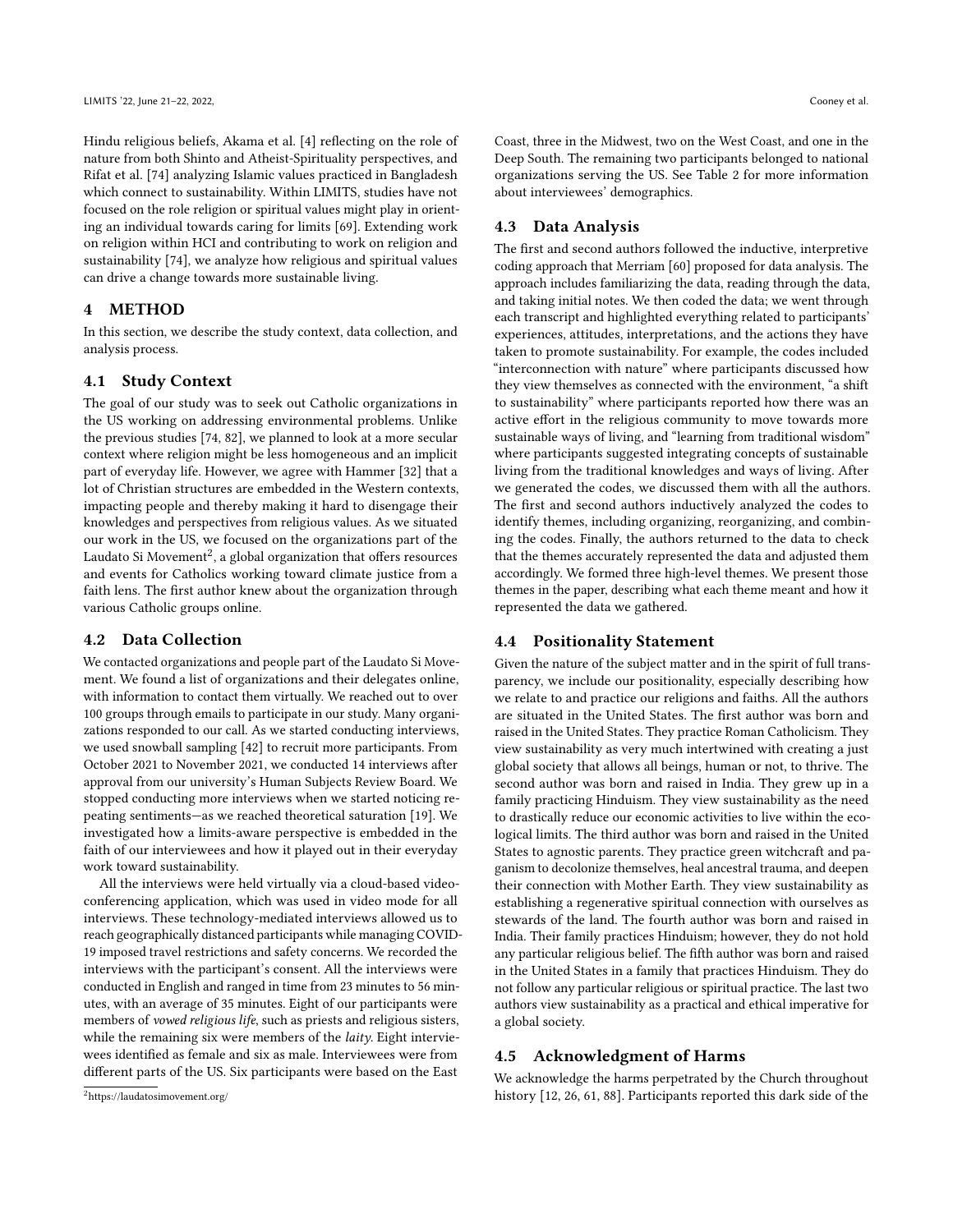<span id="page-4-0"></span>

|                 | Lay / Religious | Gender       | Role                                                                                                    | Location        |
|-----------------|-----------------|--------------|---------------------------------------------------------------------------------------------------------|-----------------|
| P <sub>1</sub>  | Lay             | F            | Runs a parish Care for Creation group;<br>involved with Archodiocesean Care for Creation group          | Midwest USA     |
| P <sub>2</sub>  | Lay             | M            | Part of a national organization calling on Catholic universities<br>to divest from fossil fuel          | <b>USA</b>      |
| P <sub>3</sub>  | Lay             | $\mathbf{F}$ | Works for a national organization devoted to promoting<br>Ignatian spirituality                         | <b>USA</b>      |
| P <sub>4</sub>  | Lay             | M            | Runs a diocese office of Life, Justice, and Peace, which includes<br>work on ecology                    | West Coast USA  |
| P <sub>5</sub>  | Lay             | M            | "Retired" Lawyer; runs a parish Laudato Si circle                                                       | West Coast USA  |
| P <sub>6</sub>  | Religious       | $\mathbf{F}$ | Sister who runs much of the ecological work in,<br>particularly with regard to use                      | East Coast USA  |
| $\rm P7$        | Religious       | F            | Sister who is a social worker in a clinic in the deep South, USA                                        | Deep South, USA |
| P <sub>8</sub>  | Religious       | M            | Priest at who is very involved in sustainability initiatives<br>within his parish                       | East Coast, USA |
| P <sub>9</sub>  | Religious       | M            | Priest who runs the Peace, Justice, and Ecological Integrity Office<br>for of religious Sisters         | East Coast, USA |
| P <sub>10</sub> | Lay             | M            | Theology professor who is part of his university's<br>sustainability                                    | Midwest USA     |
| P <sub>11</sub> | Religious       | $\mathbf F$  | A sister who is part of the sustainability efforts for her congregation                                 | East Coast, USA |
| P <sub>12</sub> | Religious       | F            | A sister who is part of the social justice office for her congregation                                  | East Coast, USA |
| P <sub>13</sub> | Religious       | $\mathbf F$  | A sister who is heavily involved in ecological education in her<br>own congregation and with the public | Midwest USA     |
| P <sub>14</sub> | Religious       | F            | A sister who works on ecological issues and is also her congregation's<br>representative to the UN      | East Coast, USA |

Table 2: A summary of interviewee details.

institution. P4 said, "There's also a side of that story which has been connected with colonization or connected with other forms of domination, and where the Church has not always either maintained that prophetic voice or that voice with care of creation, or has it slipped from view sometimes, or has not been as centered." We recognize the complicated history of the Church with colonialism, conversions, misconduct, and atrocities committed against indigenous populations worldwide. Some of the authors have (in)directly faced such consequences.

## 5 FINDINGS

In this section, we discuss the themes we uncovered to answer our research questions. First, we describe how ecological limits are conceptualized from a Catholic Ecospirituality perspective, noting that this perspective goes beyond the current ecological crisis and is fully aligned with the scientific reality of climate change. Second, we look at how this conceptualization motivates action from both top-down and bottom-up perspectives. Finally, we examine how technology could assist or obstruct the operationalization of Catholic Ecospirituality.

# 5.1 Conceptualize Limits

We examined that people practicing Catholicism perceive ecological limits as a part of their faith by transcending the current moment, perceiving nature as intrinsically good, and associating their faith with science.

5.1.1 Transcending the Current Moment. For our participants, concern for the environment, which is often referred to as "caring for creation" among Catholic groups, was often a part of their faith. Participants reported that they view ecological limits and the need to turn towards more sustainable living as a mandatory value prescribed by their religious scriptures and traditions. For example, P11 said:

> "It [living within ecological limits] is a part of a Gospel mandate. It is not just something that you know we are kind of casually interested in. This is essential to who we are."

Interviewees' concern towards caring for creation did not result from the global ecological crises that we face; however, this care was integral to them; they have always cared about the environment. The repercussions of the global sustainability crisis might be different, but care as a value was ingrained in the ways interviewees practiced their faith. For example, P4 told us:

"We want to think first as Catholics, and this [ecological limits] should not be really a new issue. I mean, it is a new crisis moment that we are in, but I mean, our faith has taught us from the very beginning to be good stewards and caretakers and lovers of this earth. I mean, we come from a tradition of nomads and migrants and gardeners, and you know monastic communities, and you know any number of ways that the Catholic tradition has always nurtured a deep love for creation and a part with that spirituality that goes with that.".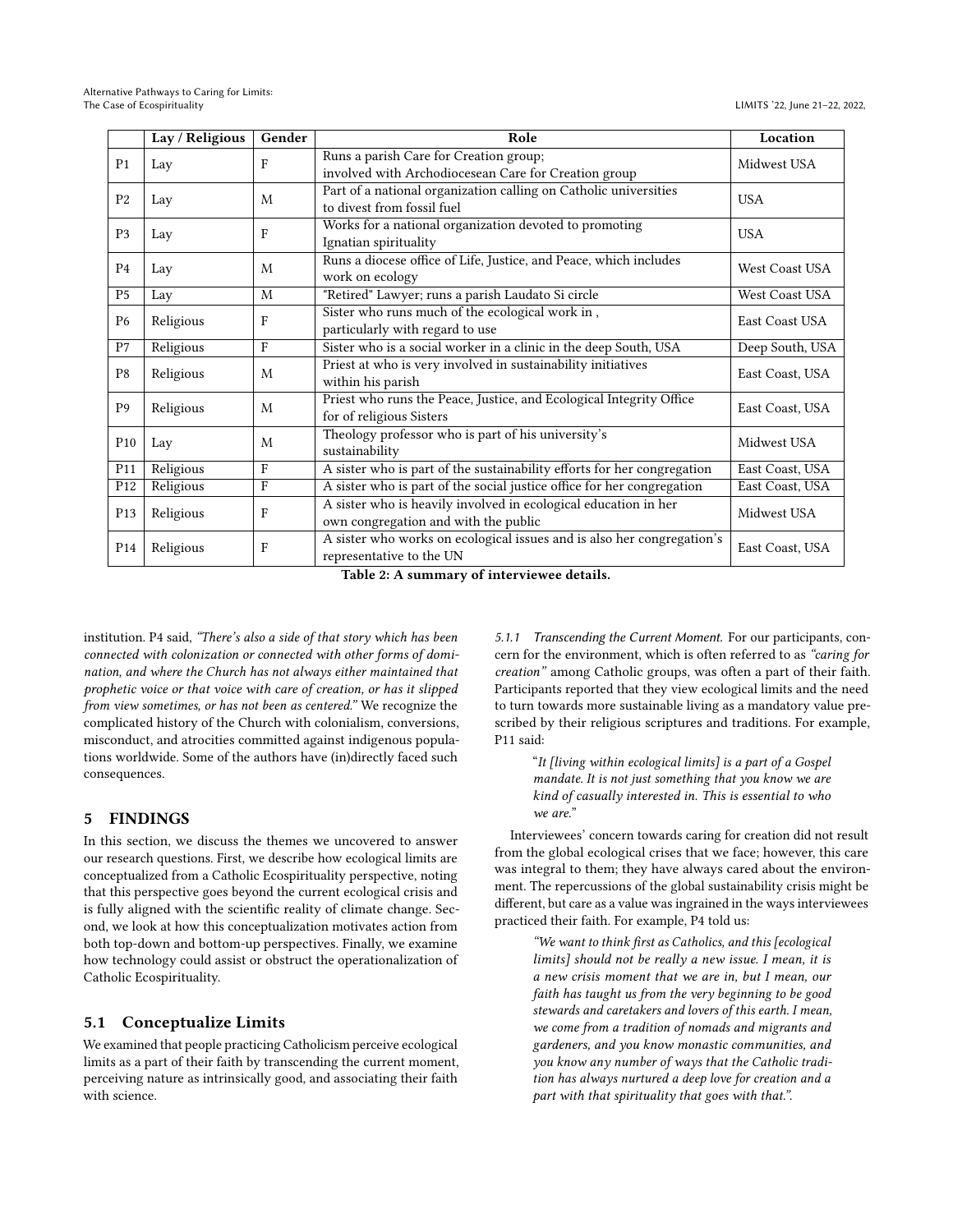Although caring for the environment has been integral to our participants, the value was not prevalent among the larger community. P9 said, despite the "Gospel mandate" to care for creation, it was not made a priority by the Church. However, as the sustainability problems became prevalent, people started becoming more aware of the issues individually. P9 reported, " That has certainly been a very distinct development in the past 20 years or so in religious life, that people are much more conscious [of sustainability]". The awareness about sustainability was further raised when the religious leaders started stressing living sustainably. P9 said:

"As Pope Francis puts it in Laudato Si, care of creation is not a secondary or non-essential element of the Christian life, so if it is not secondary or non-essential, it is primary and obligatory. So I think, increasingly in recent years, people have become much more conscious that this is not just a matter of adding green and stir. It is a matter of a whole new way of looking at how we relate to God through creation."

5.1.2 Perceiving Nature as Intrinsically Good. Participants were motivated to care for nature. Their motivation was based on their religious belief that God created nature, and thus it has an intrinsic value. According to them, the value of nature cannot be—and must not be—measured by its utility to humans. This idea was evident from the interpretations of the religious texts that participants shared with us. For example, while discussing the creation story as told in Genesis, P10 stated:

"The thing is, nowhere in that whole creation story, nowhere does it say that these things were created for us and simply for our good. They are good in themselves."

This perspective towards creation being created by God as an entity in itself and not to serve humankind was reported by many of our participants. While mentioned in the religious texts, due to multiple interpretations of such texts, down the line, this notion of creation having its own intrinsic value was lost; the scriptures were misinterpreted, and thus, people of faith started believing otherwise. P9 said, "So I do not think you know anybody ever specifically told us that the world, the world exists to serve your purposes... [however] for a variety of complex reasons it did play out in that way." P9's statement indicates that the intrinsic good of nature has not always been recognized in the way that the faith demands. P13 emphasized the misinterpretations of religious texts that have happened, specifically pointing to an incorrect translation over the course of time, saying:

" I say, for the early Hebrews 'dominion' means blessing or being a blessing. We are called to be a blessing for the rest of creation. It does not mean that we are to dominate and have mastery over, which is how we've interpreted it, and there are so many other places in that story of Genesis where you take words that we've interpreted and then assumed it meant something and that wasn't in the original. Like even the word to till the soil. The Hebrew word that we interpreted as to till could be interpreted as to serve, preserve, or hold sacred."

Caring for creation was a faith mandate that coming from the religious teaching based on the idea that because nature is a part of God's creation, it must be intrinsically good.

5.1.3 Associating Faith and Science. We noticed that participants perceived faith and science not as distinct but associated with each other. They did not perceive science and faith in tension with each other, but according to them, the two are talking about the same realities using different vocabulary. For example, P13, said:

> "The intersection of theology and environment, there really isn't an intersection. It really is one context, and so I do spend a lot of my time trying to get people to understand that we're not talking about two separate issues here."

Participants' beliefs regarding nature were compatible with the science on the current environmental crisis. P9 explained how the belief of nature having an intrinsic value fits with modern scientific beliefs. They said:

> "We also have a different idea of God's relationship with the creation with the acceptance of evolutionary thought that the created universe existed for more than 13 billion years before humans appeared. So, God must have had some purpose for it all before we showed up to be dominant, to have dominion over it."

Participants reported that in order to raise awareness about the sustainability issues, they had made several attempts to explicitly reminded people of the association between faith and science. P4 told us:

> "I think that's just the role that we play as a church and helping to remind people why we engage on these issues, and then trying to turn to trusted voices on the science and the advocacy and the other work."

People have primarily misinterpreted faith as being the opposite of science. Participants reported that the reason behind this misinterpretation was taking the stories described in the religious text literally instead of understanding the teaching they convey metaphorically. For example, P11 said, people have started to recognize the connections between faith and science:

> "All of us have evolved to understand that science and scientific discovery is very much part of our growing and evolving as humans. And for us, that means that in our spirituality that helps us move the whole enterprise of Jesus that much further in bringing about a kindom<sup>[3](#page-5-0)</sup> that is more just, more loving, more nourishing towards everyone."

P3 added, "Catholic theology doesn't believe that Genesis literally happened. It couldn't have." For Catholics, Genesis is a story with "spiritual truth" but not historical or factual truth. Our participants' understanding of their faith was linked to their understanding of science. For P13, this means, "When our cosmology, our understanding of the universe, changes so must our understanding of the divine."

# 5.2 Operationalize Limits

When talking about taking action on sustainability, P5 referenced the Second Book of James, saying that "Faith without works is dead." For our participants, it was important to put their values with regard to sustainability into practice. However, they expressed an

<span id="page-5-0"></span> $3$ Note that some congregations are using  $\boldsymbol{\textbf{k}}$  indom instead of  $\boldsymbol{\textbf{k}}$  ingdom to promote a less hierarchical worldview.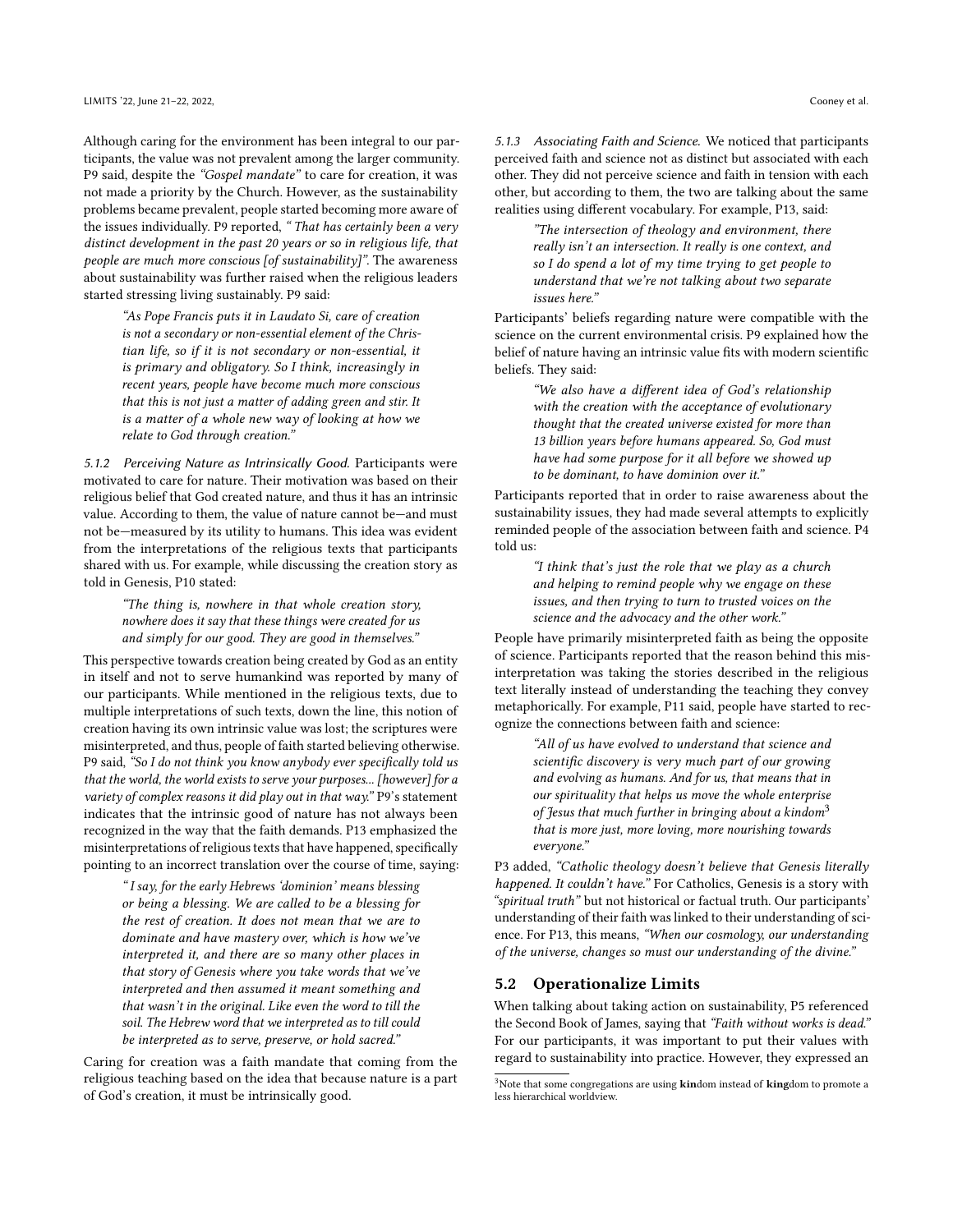interesting dilemma about how sustainability initiatives have been operationalized by Catholic organizations. The Catholic church has historically been extremely hierarchical [\[37,](#page-9-41) [70\]](#page-10-28). We noticed the hierarchical structure in the ways sustainability is practiced in Catholic organizations. Sustainable living was practiced in a top-down manner consistent with this hierarchical organization. However, many study participants were also engaged in bottom-up practices to promote sustainability. We detail how each of these strategies plays out in practice.

5.2.1 Top-Down Operationalization. At the time of the interviews, the Vatican was rolling out the Laudato Si Action Platform<sup>[4](#page-6-0)</sup>. Given that the platform came directly from the Vatican, it demonstrated the top-down approach to sustainability. Many participants mentioned that they were preparing to participate in the platform.

We noticed the top-down approach in the way participants used institutional resources. The Catholic Church controls a great deal of resources and assets, including universities, land, and other financial and congregational investments. Many of these intuitions were working towards using their resources in ways that promote sustainability. For example, P2 ran an organization dedicated to encouraging Catholic universities to divest from fossil fuels. Many of the congregations of religious sisters had significant investments, which they used to fund their daily necessities and mission work. P6 said that the congregation she belongs to is working toward divestment from unsustainable practices. P11 and P14 told us that their congregations were engaged in trying to make their investment portfolios more sustainable. P14 reported, "We also try to look at our investments. That our investments, for example are not promoting fossil fuels, so we try to have responsible investments." P11 talked about how they monitor the companies in their portfolio, saying:

"Our investment portfolio is very focused on that, so we have a lot of our effort goes into monitoring some of the companies, corporations, that we invest in, and if they are not in compliance. Let's say for example Exxon Mobil. We did a lot of work with Exxon Mobil. They were not compliant so we took them out of the portfolio."

P6's congregation had created a land easement, a legal ban on future development, to protect the land they own, particularly considering that their aging population of sisters might no longer be able to maintain the property.

Other participants invested in various green technologies, such as solar panels (P6, P7, P8, P10, P13). For example, P8 reported that their congregation "went through this whole project of geothermal heating and cooling of the conference center and the chapel" at a retreat center they owned. P9 told us that adding solar panels to their church building gave them hope during the COVID-19 pandemic. They said:

"The building itself, independent of us, is now doing good. And that was a really important theme during COVID when everybody feels passive, that you can literally say, well, my church building at least is doing good. And, think about this, you're 85 years old, and you love your Parish, and you feel helpless, as you get older that I can't do anything, ah, but I was helping to

put into place something that will do good, even though I personally can't do it. It's setting up the system, if you will, of sustainability, from the building itself. That the building becomes then the instrument of good."

5.2.2 Bottom-Up Operationalization. While many of the congregations we talked to were highly engaged in sustainability initiatives, this was not the case with the leadership in all parishes. For example, talking about their local clergy, P1 told us that:

> "The priests and the clergy just have a really difficult time understanding or coming on board [on sustainability initiatives]. Even though they sort of say they are, but they are not."

While P6's religious congregation was engaged in sustainability efforts, they noted a similar difficulty in their local parish<sup>[5](#page-6-1)</sup>:

> "We do not have an active involvement from our parishes and from our priests and our pastors. We're building up this grassroots movement."

In such cases, parishioners, for example, P1 and P6, have worked toward starting their own local groups in order to spread awareness and take action. P1's group had held various educational events such as showing videos on sustainability and taking actions such as composting waste from church events. Similarly, P6 told us about the efforts they have taken, saying:

> "The Parish that I belong to, finally we got permission after all these years.It was a small number, but the pastor gave us permission to do something for the season of creation."

Other congregations and parishes partnered with other grassroots organizations because they acknowledged promoting sustainability as a part of their mission. For P12's congregation, promoting sustainability was embedded in their call to "tend to the dear neighbor." P12 said:

> "We were founded with the idea that we would be seeking a relationship with God and our dear neighbor to bring our neighbor, and with neighbor, to minister without distinction among those that we were serving."

Therefore, they made it a point to work with local organizations in the communities they serve. For P8, this conception of neighbor goes beyond just the local community. They mentioned reflecting on the question, "Who is my neighbor?" Asking this question led P8 to make intentional choices about the programs their parish supported at different levels, ranging from the national to international level. P8 added:

> "My criteria for what program we are going to do is, one, they have to have a track record, but two, they have to have accountability and involvement of the local, grassroots people... I don't go through big topdown organizations, I always go through the grassroots up, because that's where we are, and that's what I want to support."

One of the most exciting cases of grassroots involvement was P5, a retired lawyer who used his legal skills to bring suit against

<span id="page-6-0"></span><sup>4</sup><https://laudatosiactionplatform.org/>

<span id="page-6-1"></span><sup>&</sup>lt;sup>5</sup>In some cases sister live spread out in communities in small groups of two or three.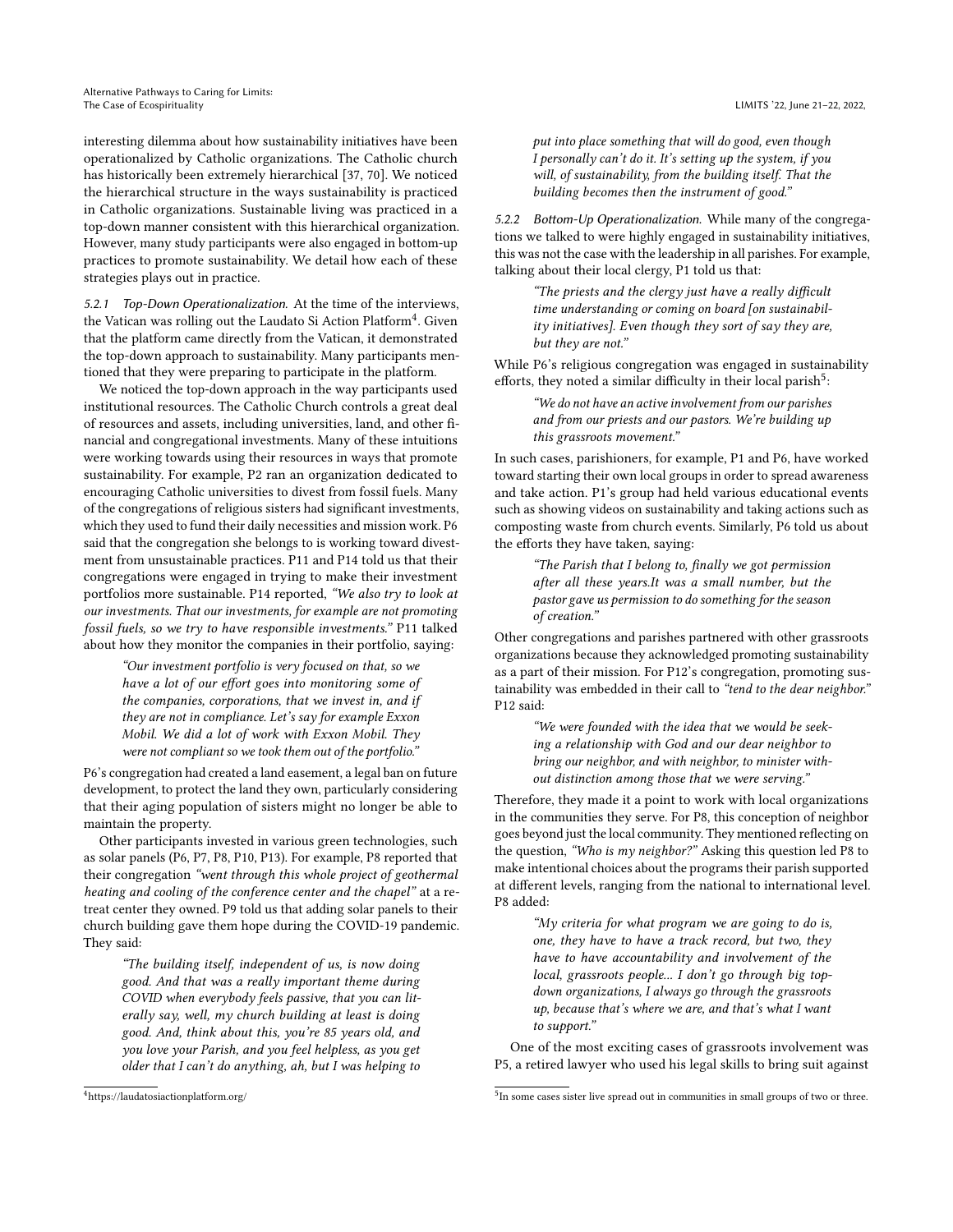the large oil and gas companies for spreading misinformation. He told us about his conversation with the companies:

"I had to at that point say you know who am I, so at that point, I represented no party except for the Laudato Si Circle at our parish. And there was a bit of a pause, and so he said you're doing this through altruism, and I paused... I just said, well, you know I'm not being paid for my call to you today in dollars and cents, but you know he was interested, maybe shocked that I was contacting them on behalf of, you know, this kind of Franciscan group."

By working from a grassroots perspective, he could make more impact than he might have if he had taken a top-down approach, P5 reported.

#### 5.3 Technologize Limits

Outside of the participants representing national organizations who were well versed in using technology to reach their geographically disparate members (P2 and P3), computing was not seen as an essential part of our participants' sustainability initiatives before the pandemic. The pandemic changed this by giving many congregations, in P9's words, "Just an awareness of the danger of plane travel." P9 went on to say:

"That's been one of the side blessings of Covid and Zoom... A lot of Community meetings take place virtually. But we would not have made the ecological connection before, but now we certainly do."

However, participants recognized that there were additional benefits to technology. One major theme that emerged from the use of technology was the ability to create global connections and put a human face on the climate crisis which we talk next.

5.3.1 Opportunities with Technology. Many participants told us how technology allowed them to connect with the global community. They witnessed the challenges that people impacted by climate change face, especially as participants do not face substantial repercussions of climate change themselves. Technology helped them connect with and understand the concerns that were not immediately visible to them. For example, P3 said:

"I think for the vast majority of people like really being able to concretely see these [sustainability] issues with water [crisis] are really impacting people's lives or like me getting like my electricity from this coal plant is having a disproportionate effect on this community of people... I think the more we can use technology to kind of make those connections and show those stories that are really complex... I think that that could be like an impactful kind of path towards conversion."

Participants shared their perspectives on how they felt more connected to the global Catholic community via technology. For example, P4 reported how technology allowed them to feel more of a connection to the global Church:

"You know that Catholic means universal and global essentially, but when you're actually you know, in a live call with people around the world who are Catholics working on this stuff [sustainability] it's really cool you

know, and it really gives you a different appreciation for communion in that way, and as a communion, and so so that's really invaluable."

5.3.2 Limits to Technology. While some participants appreciated how technology allowed them to access global connections, other reported that they faced a challenge with not letting technology replace the in-person connections they have established over the years. They emphasized the limitations of technologies they used for their work practices. For example, P4 described this tension, saying:

> "Interconnectedness [to earth] and technology is a sort of a wild card in that right. In some ways it [technology] really helps us to see our interconnectedness, and in other ways it can sort of remove us from our concrete locality, and like, earthiness of that place and puts us out into this virtual world."

Participants mentioned that the technology limited them from connecting with others to perform their spiritual practices. For example, P13 found it difficult to sustain engagement with others over technology. She told us:

> I am finding that one of the things that's hard...looking at a screen and the kind of energy that it takes to do a program or to do a retreat... when you're with a group of people you're getting their energy back... after a day of doing that [running a Zoom retreat] I find myself absolutely exhausted. When I'm with people doing that I'm energized."

While participants appreciated technology, they were wary of its use. They emphasized that to live a healthy spiritual life, in-person connections are important. This sentiment was evident in P7 statement 'it's those relationship, we live in community, so being engaged with other sisters is an important part of my life, my work, and my spiritual life." P8 linked faith and personal connection, saying:

> "The heart of our faith in terms of Catholics, as Christians, is the incarnation. The word of God becomes flesh and Jesus. The touchable. That's my biggest problem with technology, how people are using it, because they're so pragmatic and they want to maximize return. Well, maximizing return diminishes human in a lot of ways.'

For Catholics, physically receiving the Eucharistic host is a part of their faith and worship. The physical presence is not something that can be replaced or done virtually.

#### 6 DISCUSSION

How can we continue to use technology to foster connections across boundaries while still prioritizing groundedness in the real world? Our participants were wary of technology replacing tangible connections with other humans, the earth, and the rest of creation. As technologists, we may be tempted to see the promises of information and communication technologies for drastically cutting the carbon emissions associated with in-person worship by reducing driving. There has been a recent turn towards practicing spirituality in metaverse "churches" [\[35\]](#page-9-42). However, for Catholics, this becomes unappealing from a theological perspective. As we noted, for Catholics, the tangible reception of the Eucharist is paramount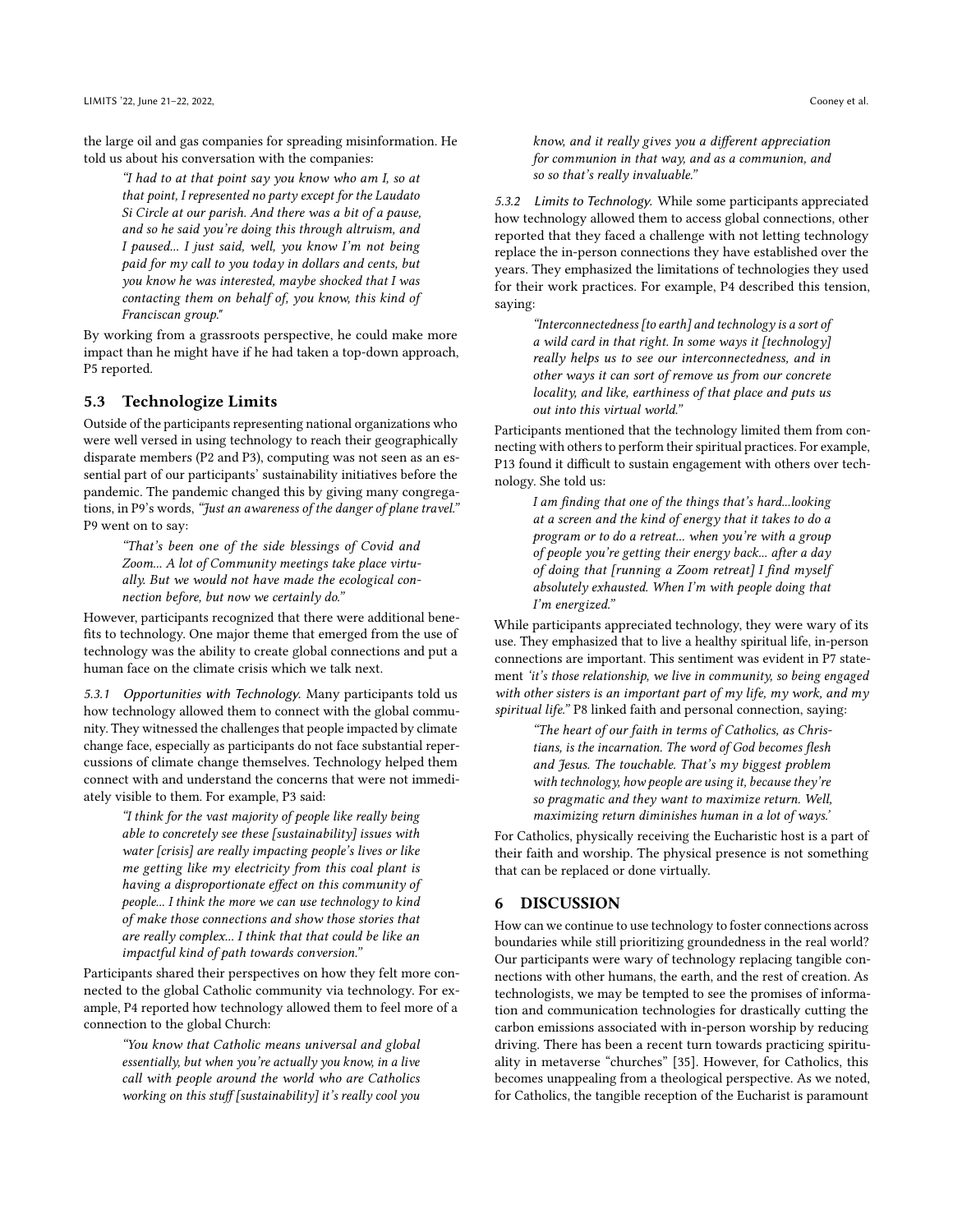to practicing the faith. Any technological solutions designed to help parishes or congregations practice their faith more sustainably must keep in mind that physical buildings and gatherings cannot be replaced. Designers can incorporate such crucial factors to design sustainable technologies in support.

We might think to P8's comment that after installing solar panels on the church roof, "the building becomes then the instrument of good," to consider other ways to use computing to help parishes and congregations manage their buildings in the most sustainable manner possible. One example is devices like IoT thermostats to help regulate heating and cooling in line with both building use and sustainability. Another example is to think about how parishioners are coming to worship. For instance, technology might be used to encourage individuals to use alternative forms of transportation to get to mass or to carpool with other worshipers. These actions have been looked at by HCI scholars from a pragmatic standpoint [\[34,](#page-9-43) [41,](#page-9-44) [48,](#page-9-45) [54\]](#page-9-46). However, we can imagine integrating a faith-based component into such technology to go beyond presenting alternative transportation as a means of "caring for creation" to presenting it as an opportunity for building community with other parishioners or for serving people in the community like elderly individuals who may not be able to drive themselves to mass or similar church events. We could respect the bounds of sociocultural factors and work within them to find ways to promote sustainable living instead of placing these factors at odds with each other.

For those who are religious, faith is typically a matter of lifestyle beyond just attending services or participating in prayer. We quoted P5 paraphrasing the Second Book of James, and P7 seconded this idea by sharing a quote attributed to Saint Francis of Assisi, "Preach the Gospel always and everywhere. If necessary, use words." Rifat et al. [\[74\]](#page-10-2) have noted that Muslims were similarly inclined toward taking action in pursuit of their faith. We can think about what it could mean to build technology that supports religious action. We can design technologies that help coordinate alternate transportation for church activities. We can design platforms to help church members find local volunteer opportunities and foster connectedness through, for example, a virtual music-making tool, or build systems to help parishioners participate in political advocacy efforts.

While faith and action go hand in hand, it would not be amiss to focus on leveraging and building the underlying values. As P12 told us, "I see it as a cycle. Advocacy, systemic change has to be in a cycle of prayer, contemplative prayer, and then your education and action and your advocacy so that it's one." While the media often portrays religion and sustainability at odds, our participants have shown us that this is not always the case. Knowles et al. [\[50\]](#page-9-3) argue that we need to understand the psychology of what drives people to do sustainable works and then promote those values. By fostering faith values and tying the faith to pro-social values and ecological issues, we might help promote the paradigm shifts needed for people to take action and keep these issues front of mind.

Many Catholic prayers and meditation apps exist; for instance, the app Hallow has raised over \$50 million in investments and been downloaded more than one million times [\[58\]](#page-9-47). At the same time, there has also been an exploration into the role of reflection [\[38,](#page-9-48) [46\]](#page-9-49) and pro-social values [\[49,](#page-9-50) [50\]](#page-9-3) in promoting sustainable behavior. We could design applications to promote religious reflection or prayer with a focus on sustainability. This might come in the form

of reflection on statements from Laudato Si, or prayers from Saints $^6$  $^6$ , such as St. Kateri Tekakwitha, a patron saint of the environment, and St. Francis of Assisi, a patron saint of animals and ecology.

Many applications were designed to help people reduce their carbon footprints by presenting data about the footprint of activities, such as eating meat, driving, and electricity use [\[15\]](#page-9-4). We can imagine designing such applications that combine aspects of the faith like a meditative prayer with suggestions for climate action. Leveraging faith as a motivator for sustainable change could be more effective than a purely data-driven approach.

HCI scholars have reported that sustainability requires a cultural shift [\[15,](#page-9-4) [22,](#page-9-51) [56\]](#page-9-52). For example, in a recent Interactions article, Ann Light [\[56\]](#page-9-52) argues, "What we face in pursuit of material progress can only be unmade if our goals globally turn to Regeneration and care. We need to design the interactions to carry that change forward." Regeneration and care underpin ecospiritual ethos. It is important that the technologies we design support interactions that reflect these principles. The LIMITS community has not substantially focused on religion despite how prominent a part it plays in lives and cultures worldwide. We recommend that this community deeply consider socioreligious contexts in the design of technologies, particularly contexts where religion is not homogeneous and not integrated into governance structures.

### 7 CONCLUSION

Through the study on Catholic Ecospirituality, we presented how religious values can significantly motivate people to care for limits and thereby work towards more sustainable living. Through interviews with individuals and organizations working toward sustainability, we distill four crucial lessons for the LIMITS community. First, we encourage the community to consider the needs of religious communities to design technologies to help achieve more sustainable practices. Second, we suggest the community considers designing technologies to help people put their faith into action towards advocating for sustainability. We call on the community to recognize the power of promoting faith values through reflection as a means of helping people achieve the mindsets needed to promote sustainability. Finally, we encourage the LIMITS community to study socioreligious values that support the paradigm shifts towards recognizing ecological limits.

#### REFERENCES

- <span id="page-8-0"></span>[1] 2016. Eco-spirituality. [https://www.greynun.org/what-we-do/prayer/eco](https://www.greynun.org/what-we-do/prayer/eco-spirituality/)[spirituality/](https://www.greynun.org/what-we-do/prayer/eco-spirituality/)
- <span id="page-8-1"></span>[2] 2020. . Libreria editrice vaticana.<br>[3] 2021. Laudato si' action platform
- <span id="page-8-2"></span>2021. Laudato si' action platform. <br><https://laudatosiactionplatform.org/>  $\,$
- <span id="page-8-7"></span>[4] Yoko Akama, Ann Light, and Takahito Kamihira. 2020. Expanding participation to design with more-than-human concerns. In Proceedings of the 16th Participatory Design Conference 2020-Participation (s) Otherwise-Volume 1. 1–11.
- <span id="page-8-4"></span>Turadg Aleahmad, Aruna D Balakrishnan, Jeffrey Wong, Susan R Fussell, and Sara Kiesler. 2008. Fishing for sustainability: the effects of indirect and direct persuasion. In CHI'08 extended abstracts on Human factors in computing systems. 3021–3026.
- <span id="page-8-3"></span>[6] Lorraine Anderson. 2003. Sisters of the earth: Women's prose and poetry about nature. Vintage.
- <span id="page-8-5"></span>[7] Genevieve Bell. 2004. The age of auspicious computing? Interactions 11, 5 (2004), 76–77.
- <span id="page-8-6"></span>[8] Genevieve Bell. 2006. No more SMS from Jesus: Ubicomp, religion and technospiritual practices. In International Conference on Ubiquitous Computing. Springer,  $141 - 158$ .

<span id="page-8-8"></span><sup>6</sup>Catholics in particular pray to the saints for intercession with God.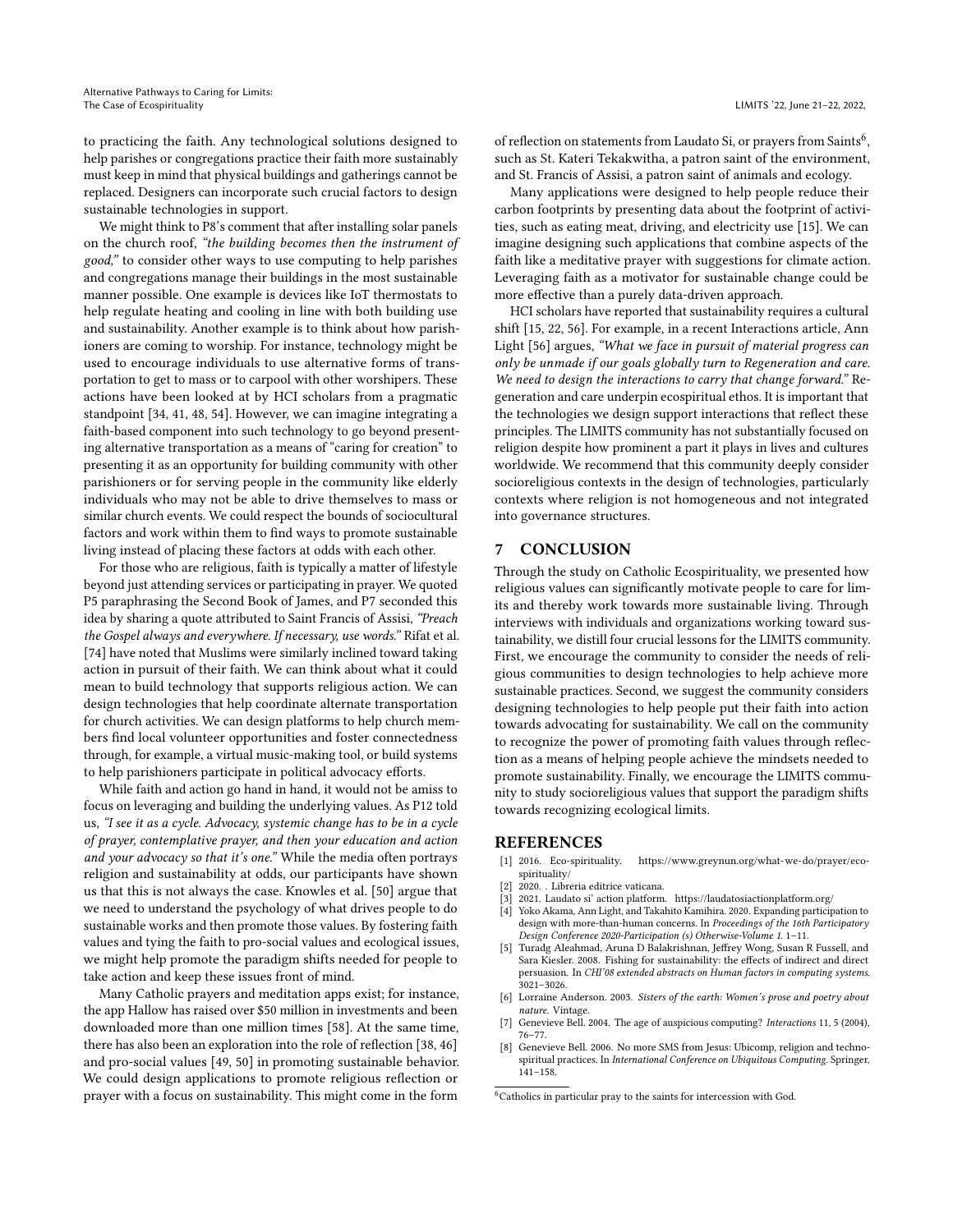- <span id="page-9-26"></span>[9] Genevieve Bell. 2010. Messy Futures: culture, technology and research. In Proceedings of the SIGCHI Conference on Human Factors in Computing Systems.
- <span id="page-9-7"></span>[10] Pope Benedict XVI. 2007. To the Diplomatic Corps accredited to the Holy See for the traditional exchange of New Year Greetings (January 8, 2007) | BENEDICT XVI. [https://www.vatican.va/content/benedict-xvi/en/speeches/2007/january/](https://www.vatican.va/content/benedict-xvi/en/speeches/2007/january/documents/hf_ben-xvi_spe_20070108_diplomatic-corps.html) [documents/hf\\_ben-xvi\\_spe\\_20070108\\_diplomatic-corps.html.](https://www.vatican.va/content/benedict-xvi/en/speeches/2007/january/documents/hf_ben-xvi_spe_20070108_diplomatic-corps.html) (Retrieved on 03/29/2022).
- <span id="page-9-8"></span>[11] Thomas Berry. 2011. The Christian future and the fate of earth.
- <span id="page-9-38"></span>[12] Jon Bialecki, Naomi Haynes, and Joel Robbins. 2008. The anthropology of Christianity. Religion Compass 2, 6 (2008), 1139–1158.
- <span id="page-9-24"></span>[13] Mark Blythe and Elizabeth Buie. 2014. Chatbots of the gods: imaginary abstracts for techno-spirituality research. In Proceedings of the 8th Nordic Conference on Human-Computer Interaction: Fun, Fast, Foundational. 227–236.
- <span id="page-9-12"></span>[14] Patsamon Boonchai, Pattarawit Jaiban, Santi Phithakkitnukoon, and Navadon Khunlertgit. 2018. Energis: Interactive Visualization Tool for Resource Usage Monitoring on Campus. In Proceedings of the 2018 ACM International Joint Conference and 2018 International Symposium on Pervasive and Ubiquitous Computing and Wearable Computers. ACM, 1033–1040.
- <span id="page-9-4"></span>[15] Hronn Brynjarsdottir, Maria Håkansson, James Pierce, Eric Baumer, Carl DiSalvo, and Phoebe Sengers. 2012. Sustainably unpersuaded: how persuasion narrows our vision of sustainability. In Proceedings of the SIGCHI Conference on Human Factors in Computing Systems. 947–956.
- <span id="page-9-25"></span>[16] Elizabeth Buie and Mark Blythe. 2013. Spirituality: there's an app for that!(but not a lot of research). In CHI'13 Extended Abstracts on Human Factors in Computing Systems. 2315–2324.
- <span id="page-9-31"></span>[17] Pew Research Center. 2020. Attending and watching religious services in the age of the coronavirus. [https://www.pewforum.org/2020/08/07/attending-and](https://www.pewforum.org/2020/08/07/attending-and-watching-religious-services-in-the-age-of-the-coronavirus/)[watching-religious-services-in-the-age-of-the-coronavirus/](https://www.pewforum.org/2020/08/07/attending-and-watching-religious-services-in-the-age-of-the-coronavirus/)
- <span id="page-9-1"></span>[18] Teresa Cerratto-Pargman and Somya Joshi. 2015. Understanding Limits from a Social-Ecological Perspective. First Monday 20, 8 (2015).
- <span id="page-9-36"></span>[19] Juliet Corbin and Anselm Strauss. 2014. Basics of qualitative research: Techniques and procedures for developing grounded theory. Sage publications, New York, NY.
- <span id="page-9-13"></span>[20] Enrico Costanza, Sarvapali D Ramchurn, and Nicholas R Jennings. 2012. Understanding domestic energy consumption through interactive visualisation: a field study. In Proceedings of the 2012 ACM Conference on Ubiquitous Computing. ACM, 216–225.
- <span id="page-9-6"></span>[21] Colleen Delaney and Cynthia Barrere. 2009. Ecospirituality: The experience of environmental meditation in patients with cardiovascular disease. Holistic Nursing Practice 23, 6 (2009), 361–369.
- <span id="page-9-51"></span>[22] Paul Dourish. 2010. HCI and environmental sustainability: the politics of design and the design of politics. In Proceedings of the 8th ACM conference on designing interactive systems. 1–10.
- <span id="page-9-22"></span>[23] Callum Egan, Richard Thompson, and Andrew O'Dowd. 2019. The Lions' Gate: Towards a permaculture-inspired blended space. In Proceedings of the Fifth Workshop on Computing within Limits. 1–8.
- <span id="page-9-20"></span>[24] Johanne Mose Entwistle, Mia Kruse Rasmussen, Nervo Verdezoto, Robert S Brewer, and Mads Schaarup Andersen. 2015. Beyond the individual: The contextual wheel of practice as a research framework for sustainable HCI. In Proceedings of the 33rd Annual ACM Conference on Human Factors in Computing Systems. 1125–1134.
- <span id="page-9-28"></span>[25] Eric Ferreri-Duke. 2020. Religious life was converting to tech before COVID. <https://www.futurity.org/technology-religious-life-2458572-2/>
- <span id="page-9-39"></span>[26] Richard Fletcher and Richard A Fletcher. 1999. The barbarian conversion: from paganism to Christianity. Univ of California Press.
- <span id="page-9-0"></span>27] Pope Francis. 2015. Laudato si. Vatican City: Vatican Press, May (2015).
- <span id="page-9-10"></span>[28] Jon Froehlich, Leah Findlater, and James Landay. 2010. The design of eco-feedback technology. In Proceedings of the SIGCHI conference on human factors in computing systems. ACM, 1999–2008.
- <span id="page-9-23"></span>[29] Xinning Gui and Bonnie Nardi. 2015. Foster the" mores", counter the" limits". First Monday (2015).
- <span id="page-9-29"></span>[30] Yasmine Hafiz. 2013. Bible App Getting As Popular As Instagram. [https:](https://www.huffpost.com/entry/bible-app-youversion_n_3659727) [//www.huffpost.com/entry/bible-app-youversion\\_n\\_3659727](https://www.huffpost.com/entry/bible-app-youversion_n_3659727)
- <span id="page-9-33"></span>[31] Maria Håkansson and Phoebe Sengers. 2013. Beyond being green: simple living families and ICT. In Proceedings of the SIGCHI conference on human factors in computing systems. 2725–2734.
- <span id="page-9-34"></span>[32] Jessica Hammer. 2020. Envisioning Jewish HCI. In Extended Abstracts of the 2020 CHI Conference on Human Factors in Computing Systems. 1–10.
- <span id="page-9-9"></span>[33] Hanna Hasselqvist and Elina Eriksson. 2018. Designing for diverse stakeholder engagement in resource-intensive practices. In Proceedings of the 10th Nordic Conference on Human-Computer Interaction. 426–438.
- <span id="page-9-43"></span>[34] Hanna Hasselqvist, Mia Hesselgren, and Cristian Bogdan. 2016. Challenging the car norm: Opportunities for ICT to support sustainable transportation practices. In Proceedings of the 2016 CHI conference on human factors in computing systems. 1300–1311.
- <span id="page-9-42"></span>[35] Luis Andres Henao. 2022. Faith in the metaverse: A VR quest for community, fellowship. [https://apnews.com/article/coronavirus-pandemic-technology](https://apnews.com/article/coronavirus-pandemic-technology-health-religion-virginia-04f7203bcf9026fee54a8893f396dca0)[health-religion-virginia-04f7203bcf9026fee54a8893f396dca0](https://apnews.com/article/coronavirus-pandemic-technology-health-religion-virginia-04f7203bcf9026fee54a8893f396dca0)
- <span id="page-9-2"></span>[36] David G Hendry. 2021. Transition Discourse, Food, and Computing within Limits. In Proceedings of the Seventh Workshop on Computing within Limits.
- <span id="page-9-41"></span>[37] Mirya R Holman and Kristin Shockley. 2017. Messages from above: Conflict and convergence of messages to the Catholic voter from the Catholic Church hierarchy. Politics and Religion 10, 4 (2017), 840-861.
- <span id="page-9-48"></span>[38] Yitong Huang, Anya Skatova, Benjamin Bedwell, Tom Rodden, Victoria Shipp, and Emma Bertenshaw. 2015. Designing for human sustainability: The role of selfreflection. In Proceedings of the 17th International Conference on Human-Computer Interaction with Mobile Devices and Services Adjunct. 1042–1045.
- <span id="page-9-27"></span>Samia Ibtasam. 2021. For God's sake! Considering Religious Beliefs in HCI Research: A Case of Islamic HCI. In Extended Abstracts of the 2021 CHI Conference on Human Factors in Computing Systems. 1–8.
- <span id="page-9-19"></span>[40] Rikke Hagensby Jensen, Yolande Strengers, Jesper Kjeldskov, Larissa Nicholls, and Mikael B Skov. 2018. Designing the desirable smart home: A study of household experiences and energy consumption impacts. In Proceedings of the 2018 CHI Conference on Human Factors in Computing Systems. 1–14.
- <span id="page-9-44"></span>[41] Rikke Hagensby Jensen, Michael Kvist Svangren, Mikael B Skov, and Jesper Kjeldskov. 2019. Investigating EV Driving as Meaningful Practice. In Proceedings of the 31st Australian Conference on Human-Computer-Interaction. 42–52.
- <span id="page-9-35"></span>Timothy P Johnson. 2014. Snowball sampling: introduction.
- <span id="page-9-21"></span>[43] Michelle Kaczmarek, Saguna Shankar, Rodrigo dos Santos, Eric M Meyers, and Lisa P Nathan. 2020. Pushing LIMITS: Envisioning beyond the artifact. In Proceedings of the 7th International Conference on ICT for Sustainability. 255–266.
- <span id="page-9-18"></span>[44] Gopinaath Kannabiran. 2015. Social equity and ecological sustainability in HCI: An ecofeminist perspective. In Proceedings of the 33rd Annual ACM Conference Extended Abstracts on Human Factors in Computing Systems. 203–206.
- <span id="page-9-16"></span>[45] Karin Kappel and Thomas Grechenig. 2009. Show-me: water consumption at a glance to promote water conservation in the shower. In Proceedings of the 4th international conference on persuasive technology. ACM, 26.
- <span id="page-9-49"></span>[46] Genovefa Kefalidou, Anya Skatova, Vicky Shipp, and Ben Bedwell. 2015. The Role of Self-Reflection in Sustainability. In Proceedings of the 17th International Conference on Human-Computer Interaction with Mobile Devices and Services Adjunct. 1030–1033.
- <span id="page-9-15"></span>[47] Tanyoung Kim, Hwajung Hong, and Brian Magerko. 2009. Coralog: use-aware visualization connecting human micro-activities to environmental change. In CHI'09 Extended Abstracts on Human Factors in Computing Systems. ACM, 4303– 4308.
- <span id="page-9-45"></span>[48] Maria Kjærup, Mikael B Skov, and Niels Agerholm. 2020. Digital-Enabled Last Mile: A Study of Passenger Trips in Rural, Low-density Populated Areas. In Proceedings of the 2020 CHI Conference on Human Factors in Computing Systems. 1–12.
- <span id="page-9-50"></span>[49] Bran Knowles, Lynne Blair, Paul Coulton, and Mark Lochrie. 2014. Rethinking plan A for sustainable HCI. In Proceedings of the SIGCHI Conference on Human Factors in Computing Systems. 3593–3596.
- <span id="page-9-3"></span>[50] Bran Knowles and Elina Eriksson. 2015. Deviant and guilt-ridden: Computing within psychological limits. First Monday (2015).
- <span id="page-9-14"></span>[51] L Kuijer and A de Jong. 2011. Exploring Practices of Thermal Comfort for Sustainable Design. Everyday Practice and Sustainable HCI. In Workshop at CHI Conf. Vancouver, BC.
- <span id="page-9-30"></span>[52] Carol Kuruvilla. 2015. 6 Jewish-Themed Apps For Daily Inspiration And Learning. [https://www.huffpost.com/entry/6-jewish-themed-apps-for-daily](https://www.huffpost.com/entry/6-jewish-themed-apps-for-daily-inspiration-and-learning_n_56006fd4e4b0fde8b0cf6cc4)[inspiration-and-learning\\_n\\_56006fd4e4b0fde8b0cf6cc4](https://www.huffpost.com/entry/6-jewish-themed-apps-for-daily-inspiration-and-learning_n_56006fd4e4b0fde8b0cf6cc4)
- <span id="page-9-11"></span>[53] Bruce Lankford and Drennan Watson. 2007. Metaphor in natural resource gaming: Insights from the RIVER BASIN GAME. Simulation & Gaming 38, 3 (2007), 421– 442. Publisher: Sage Publications Sage CA: Los Angeles, CA.
- <span id="page-9-46"></span>[54] Dennis Lawo, Lukas Böhm, Anna-Katharina Flügge, Christina Pakusch, and Gunnar Stevens. 2021. Going Car-free: Investigating Mobility Practice Transformations and the Role of ICT. In Proceedings of the 5th International Conference on Computer-Human Interaction Research and Applications (CHIRA 2021), October 28-29, 2021. SciTePress, Science and Technology Publications, 36–47.
- <span id="page-9-17"></span>[55] David Lehrer and Janani Vasudev. 2011. Evaluating a social media application for sustainability in the workplace. In CHI'11 Extended Abstracts on Human Factors in Computing Systems. ACM, 2161–2166.
- <span id="page-9-52"></span>[56] Ann Light. 2022. Ecologies of subversion: troubling interaction design for climate care. Interactions 29, 1 (2022), 34–38.
- <span id="page-9-5"></span>[57] Valerie Lincoln. 2000. Ecospirituality: A pattern that connects. Journal of Holistic Nursing 18, 3 (2000), 227–244.
- <span id="page-9-47"></span>[58] Dorian Llywelyn. 2021. A Catholic app raised \$52 million. but praying with your smartphone has its limits. [https://www.americamagazine.org/faith/2021/11/24/](https://www.americamagazine.org/faith/2021/11/24/hallow-prayer-app-241910) [hallow-prayer-app-241910](https://www.americamagazine.org/faith/2021/11/24/hallow-prayer-app-241910)
- <span id="page-9-32"></span>[59] Jim McDermott. 2021. Facebook wants you to pray with them. Don't trust their intentions. [https://www.americamagazine.org/faith/2021/08/09/facebook-prayer](https://www.americamagazine.org/faith/2021/08/09/facebook-prayer-catholic-241191?fbclid=IwAR2S4xyT-Z6Mt695PKRu-SEgV2xMJfF1EDh4oM_WfseZQ3Q04PCQYRcorNo)[catholic-241191?fbclid=IwAR2S4xyT-Z6Mt695PKRu-SEgV2xMJfF1EDh4oM\\_](https://www.americamagazine.org/faith/2021/08/09/facebook-prayer-catholic-241191?fbclid=IwAR2S4xyT-Z6Mt695PKRu-SEgV2xMJfF1EDh4oM_WfseZQ3Q04PCQYRcorNo) [WfseZQ3Q04PCQYRcorNo](https://www.americamagazine.org/faith/2021/08/09/facebook-prayer-catholic-241191?fbclid=IwAR2S4xyT-Z6Mt695PKRu-SEgV2xMJfF1EDh4oM_WfseZQ3Q04PCQYRcorNo)
- <span id="page-9-37"></span>[60] Sharan B Merriam and Robin S Grenier. 2019. Qualitative research in practice: Examples for discussion and analysis. John Wiley & Sons, San Francisco, CA.
- <span id="page-9-40"></span>[61] Robert Michael. 2008. A history of Catholic antisemitism: the dark side of the church. Springer.